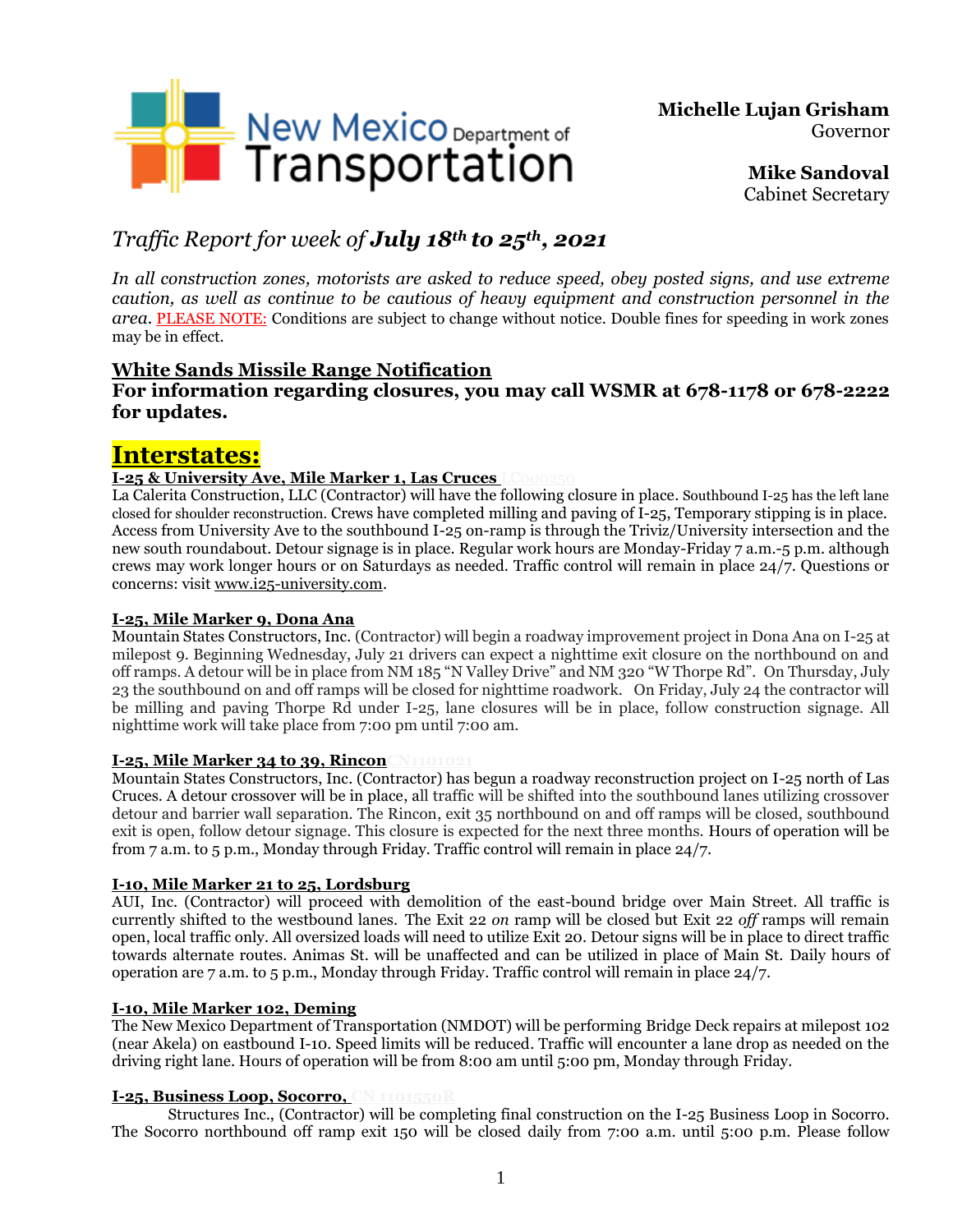construction detour signage. Lane closures can be expected on I-25 northbound and southbound throughout the week.

### **US Roadways:**

#### **US 70 at Mesa Grande Road & Del Ray Blvd, Las Cruces**

A-Mountain Construction (Contractor) will proceed with the replacement of curb ramps in accordance with Public Right-of Way Accessibility Guidelines (PROWAG) along US 70 and major cross streets. The intersections of Mesa Grande Drive and Del Ray Blvd. along the Bataan Memorial frontage road are next to receive this update. Crews will work overnight from 7:30 p.m. until 6 a.m., Sunday through Friday. Reduce your speed and use caution for employees and equipment in the construction zone.

#### **US 180, Mile Marker 114 to 115, Silver CityCN1101450**

James Hamilton Construction Company (Contractor) will be continuing roadwork on US 180. Traffic can expect a lane closure on the eastbound and westbound lanes as well as shoulder work throughout the intersection on US 180 and 32nd Street. Contractor hours of operation will be Monday through Friday from 7:00 a.m. till 5:00 p.m. This project is estimated to be completed by end of summer 2021.

## **State Roadways:**

#### **NM 273 Mile Marker 2, Sunland Park**

The New Mexico Department of Transportation (NMDOT) will be performing roadway repairs on NM 273 "McNutt Road" at milepost 2. The driving right lane is expected to be closed through July 30th. Motorists are asked to reduce speed, obey posted signs, and be cautious of personnel and equipment in the area.

#### **NM 338 Mile Marker 20 to 21, South of Cotton City**

The New Mexico Department of Transportation (NMDOT) will be performing "Crack Sealing operations" on NM 338 from milepost 20 to 21 in Hidalgo Co just south of Cotton City. Speed limits will be reduced. Traffic will encounter a flagging operation Monday through Thursday from 8:00 am until 4:00 pm.

#### **NM 152 Bridge Replacement, Hillsboro**

The Federal Highway Administration ‐ Central Federal Lands Highway Division (FHWA‐CFLHD) has started replacement of truss bridges project on NM 152. The two existing bridges on NM 152 are between Hillsboro and Kingston. The bridges are located five (MP 46) and seven (MP43) miles west of Hillsboro within Sierra County. The contractor has begun constructing detours on NM 152. Slow down and use caution in the area. Watch for shoulder work and large trucks turning on the roadway. Crews have closed the bridge near milepost 43. A shoofly style detour as well as temporary traffic signals will be in place 24/7 for traffic control. Contractor's hours are Monday through Friday from 7:00 a.m. until 5:00 p.m.

#### **NM 404 and I-10 Bridge Replacement, Anthony E100202**

AUI, Inc. (Contractor) is continuing with roadwork and replacement of the NM 404 Bridge over I-10 at milepost 162, Anthony exit. Detours for I-10 EB exit/entrance ramps at the Anthony exit are now in operation, motorists should be on alert for the new traffic pattern at the intersection with NM 404. Traffic should expect lane closures on I-10 eastbound and westbound. Hours of operation will be from 7:00 a.m. until 5:00 p.m., Monday through Friday. Traffic control will remain in place 24/7.

#### **NM 187 "El Camino Real", Mile Marker 16.93 to 31.1, Arrey-Caballo** CN1101370

FNF Construction, Inc. (Contractor) is continuing with replacement of Bridges located in Arrey and Caballo. A shoo-fly diversion is in place at King Canyon (MP 20) and at Seco Creek (MP 26.6). NM 187 is completely open to traffic. Contractor's hours of operation will be from 7:00 am to 5:00 pm Monday to Friday.

## **Chip Seal Projects, Grant Co:**

The New Mexico Department of Transportation (NMDOT) will be performing "Chip Sealing and Brooming" operations in Grant Co. Speed limits will be reduced, no center stripe with loose gravel on roadway. Traffic will encounter lane drops with pilot car and flagging operations.

Roadways affected will be:

**NM 356 from mile marker 0 to 5, Bayard to Hanover.** 

**NM 211, NM 153, NM 293, NM 78, & NM 159 are ready for striping, use caution, no center stripe, and reduced speeds. Striping in scheduled for the next few weeks, weather pending.**